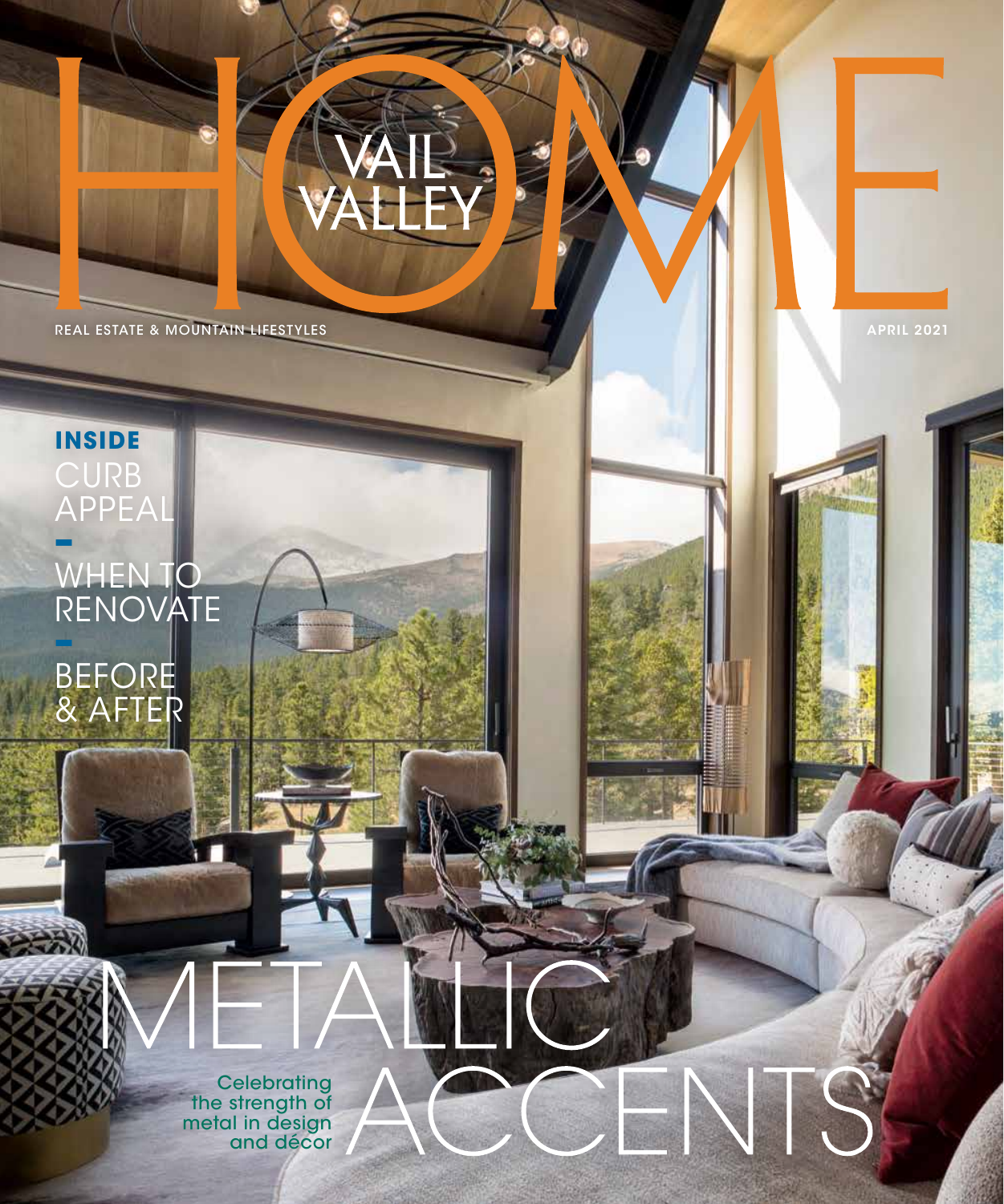# HOME UPGRADES

### *Remodels should start with clear goals and a plan of action*

*by* **KIMBERLY NICOLETTI •** *photos by* **KEVIN BANKER**



OST HOMEOWNERS HAVE HEARD THAT KITCHEN AND master bath renovations are "big ones" that pay off, but that may be more or less true, depending or your situation. master bath renovations are "big ones" that pay off, but that may be more or less true, depending on your situation.

#### *National stats*

A national study in 2020 reported that an upscale, major kitchen remodel only nets about 54% of recouped costs, according to Remodeling's 2020 Cost vs. Value Report. That means top-of-theline appliances, hardwood floors and countertops may not be the way to go if you're solely considering how they will increase your home

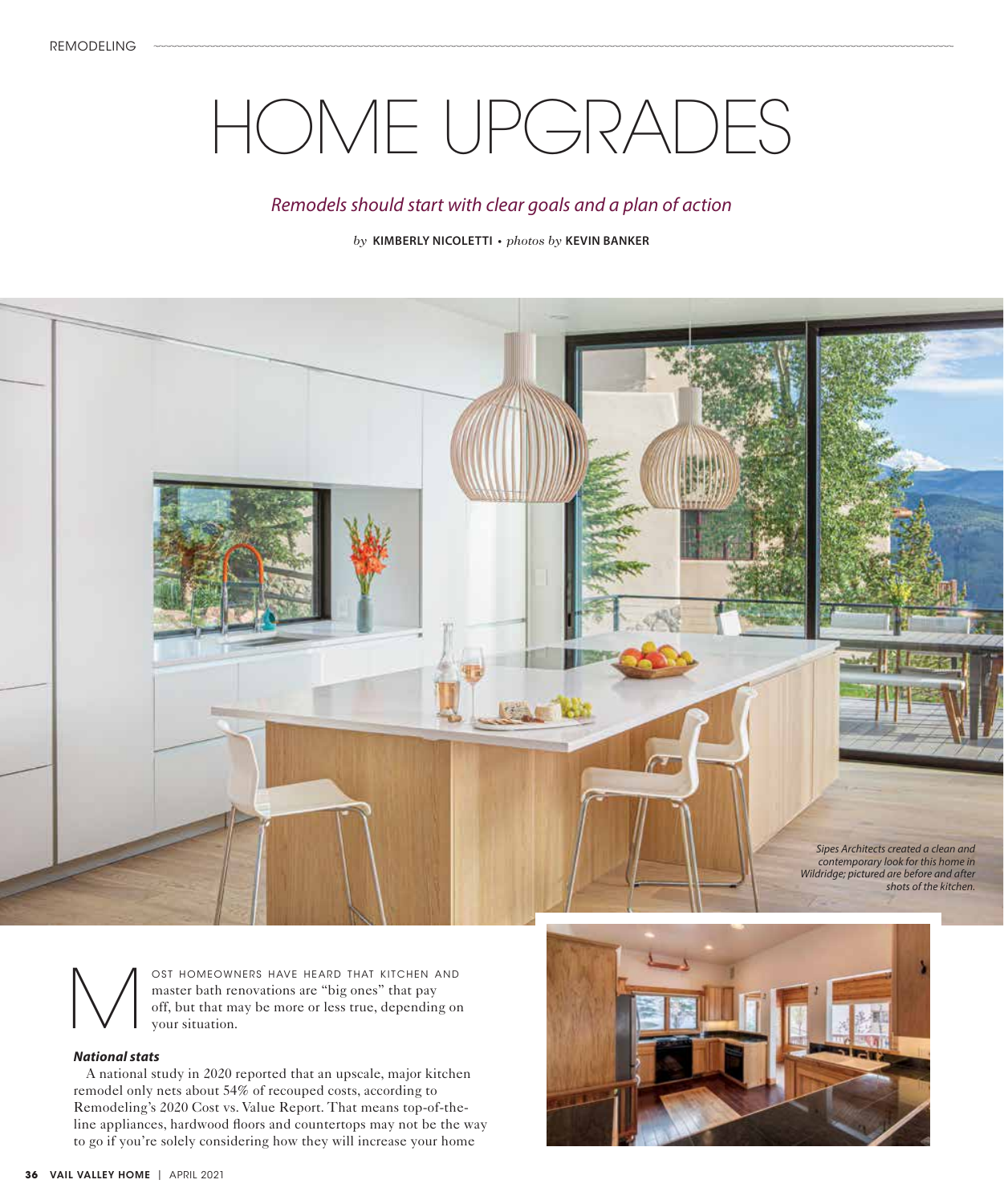value. The study showed that just painting walls and cabinets, and possibly updating countertops or replacing flooring, can garner nearly 80% of your return on investment.

The study also showed that adding a second bathroom to a one-bathroom home can boost value anywhere between 80% to 130% of the second bathroom's cost. And, an existing bathroom renovation can recoup 56% to 64% of costs. Yet, the study indicates that, similar to kitchens, creating the lap of luxury "isn't likely the move to make if your goal is to increase your home's value," according to Ally.com, an investment firm.

The same goes with renovating a room for a specific purpose, be it a home office, guestroom, playroom or in-law suite. Furthermore, built-in china cabinets in a dining room or bookshelves and a permanent desk in an office may limit buyers' imaginations.

But when it comes to outdoor living, the study estimates that adding square footage in the form of a deck could bring in about 72% of the cost of a wooden deck (less for composite decking). As always, investing in curb appeal can go a long way: A neat and tidy yard is generally more attractive to buyers than extravagant landscaping that they'll have to maintain. Even replacing front or garage doors can net about 70% of their cost.

#### *Consistency is key*

If you just remodel your kitchen, whether it's a total renovation or more of a facelift, it could turn buyers off if the rest of the home isn't refreshed: a modern kitchen set within a dated home can feel disjointed.

"We coach most homeowners to bring everything up to the same level, because everyone wants a home that is more cohesive," says Brian Sipes, president of Sipes Architects in Minturn. "If you have a tired home, following the stats and updating the kitchen will get you part of the way … but in our market people always want turnkey. They may

*Sipes Architects gave the home a whole new look without too much structural change.*



love your kitchen, but what if they don't want a project — or hate the rest of the home?"

Corey Lamothe, a broker with LIV Sotheby's International Realty agrees, saying the same level of finishes throughout a home will give you more bang for your buck.

"If you are going to put some money into your home, consistency is key," Lamothe says. "Kitchens and bathrooms give you the best return, but it doesn't do any good to spend a ton of money on the kitchen and then have dated bathrooms. Even if the home is dated throughout, it's an easier sell than a hodgepodge."

For instance, if you renovate your kitchen with trendy gray tones, but the rest of your home reflects 1980s or '90s gold and oak finishes, it tends to overwhelm or confuse buyers. So, it's better to change out gold fireplace trim, fixtures and oak base and case, rather than just put in a new kitchen floor and keep the old trim. Lamothe sees a lot of new vinyl plank flooring with old base and case, which results in an incongruent look; or new kitchen countertops installed without replacing the double basin (which is out of style) with a single; or a tile and tub surround made of new, white subway tile,